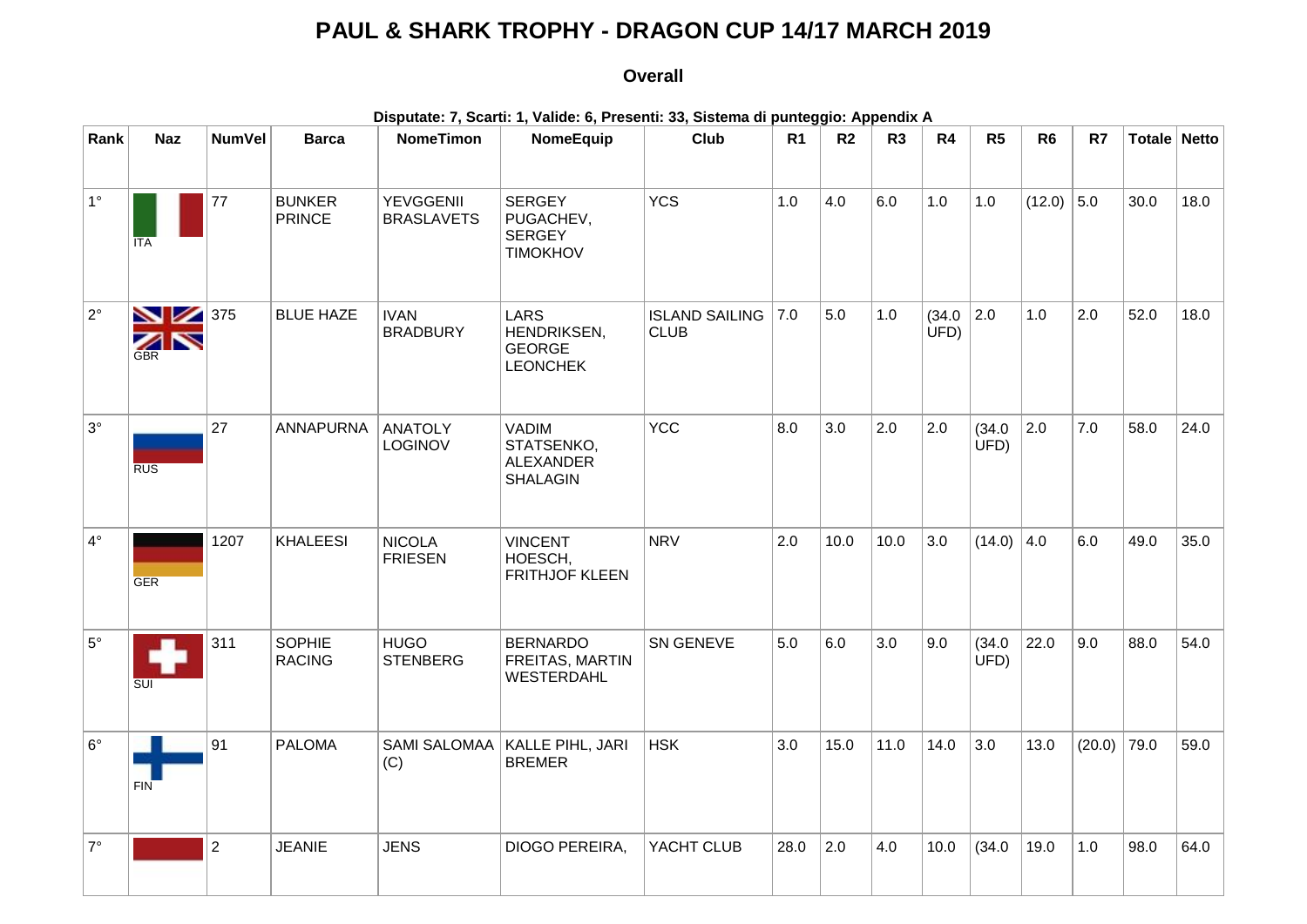| Rank         | <b>Naz</b>                         | <b>NumVel</b> | <b>Barca</b>             | <b>NomeTimon</b>                 | NomeEquip                                               | Club                                         | R <sub>1</sub> | R <sub>2</sub> | R <sub>3</sub> | R4             | R5   | R <sub>6</sub> | R7             | Totale Netto |      |
|--------------|------------------------------------|---------------|--------------------------|----------------------------------|---------------------------------------------------------|----------------------------------------------|----------------|----------------|----------------|----------------|------|----------------|----------------|--------------|------|
|              | <b>MON</b>                         |               |                          | <b>RATHSACK</b>                  | FREDERICO MELO   MONACO                                 |                                              |                |                |                |                | UFD) |                |                |              |      |
| $8^{\circ}$  | <b>DEN</b>                         | 408           | <b>FLAWLESS</b>          | <b>STIG LASSEN</b><br>(C)        | SOREN HVALSOE,<br><b>CARSTEN HEY</b>                    | <b>DRAGOER</b>                               | 4.0            | 11.0           | 13.0           | 8.0            | 13.0 | (15.0)         | 15.0           | 79.0         | 64.0 |
| $9^{\circ}$  | <b>FRA</b>                         | 391           | <b>ULYSSE</b>            | <b>JEAN BREGER</b>               | <b>GAETAN</b><br>AUNETTE,<br><b>CHRISTIAN GOUT</b>      | <b>SNGR</b>                                  | $(24.0)$ 9.0   |                | 5.0            | 15.0           | 16.0 | 16.0           | 4.0            | 89.0         | 65.0 |
| $10^{\circ}$ | <b>GER</b>                         | 1135          | <b>BIRSCHERL</b>         | PHILIPP<br>OCKER (C)             | <b>FLORIAN</b><br>GROSSER,<br><b>OLIVER DAVIES</b>      | <b>MYC</b>                                   | $(29.0)$ 16.0  |                | 14.0           | 24.0           | 5.0  | 3.0            | 8.0            | 99.0         | 70.0 |
| $11^{\circ}$ | $\blacksquare$<br>ZN<br><b>GBR</b> | 761           | <b>JERBOA</b>            | <b>GAVIA</b><br><b>WILKINSON</b> | <b>MARK HART,</b><br>DONALD MILNE,<br><b>KATIE BARR</b> | <b>RTYC</b>                                  | 18.0           | 21.0           | 8.0            | 11.0           | 7.0  | 6.0            | (34.0)<br>DNF) | 105.0        | 71.0 |
| $12^{\circ}$ | <b>EST</b>                         | 16            | PORT ARTUR               | <b>MIHKEL KOSK</b>               | PEARU POLD,<br><b>HELLE VAIN</b>                        | <b>PJK</b>                                   | $(23.0)$ 1.0   |                | 7.0            | 23.0           | 20.0 | 11.0           | 14.0           | 99.0         | 76.0 |
| $13^\circ$   | SWE                                | 389           | <b>HIGH TIMES</b>        | <b>KARL GUSTAF</b><br>LOHR (C)   | JESPER BENDIX,<br><b>MADS HANSEN</b>                    | <b>ROYAL</b><br><b>SWEDISH</b><br>YACHT CLUB | 12.0           | 14.0           | 19.0           | (34.0)<br>UFD) | 24.0 | 5.0            | 3.0            | 111.0        | 77.0 |
| $14^{\circ}$ | <b>FRA</b>                         | 432           | PAS DE<br><b>CARTIER</b> | <b>VINCENT</b><br>JEANTET (C)    | <b>BRIGITTE</b><br>JEANTET, LARA<br><b>XAVIER</b>       | CERCLE DE LA<br><b>VOILE</b><br>ARCACHON     | 20.0           | 12.0           | (22.0)         | 18.0           | 10.0 | 10.0           | 10.0           | 102.0        | 80.0 |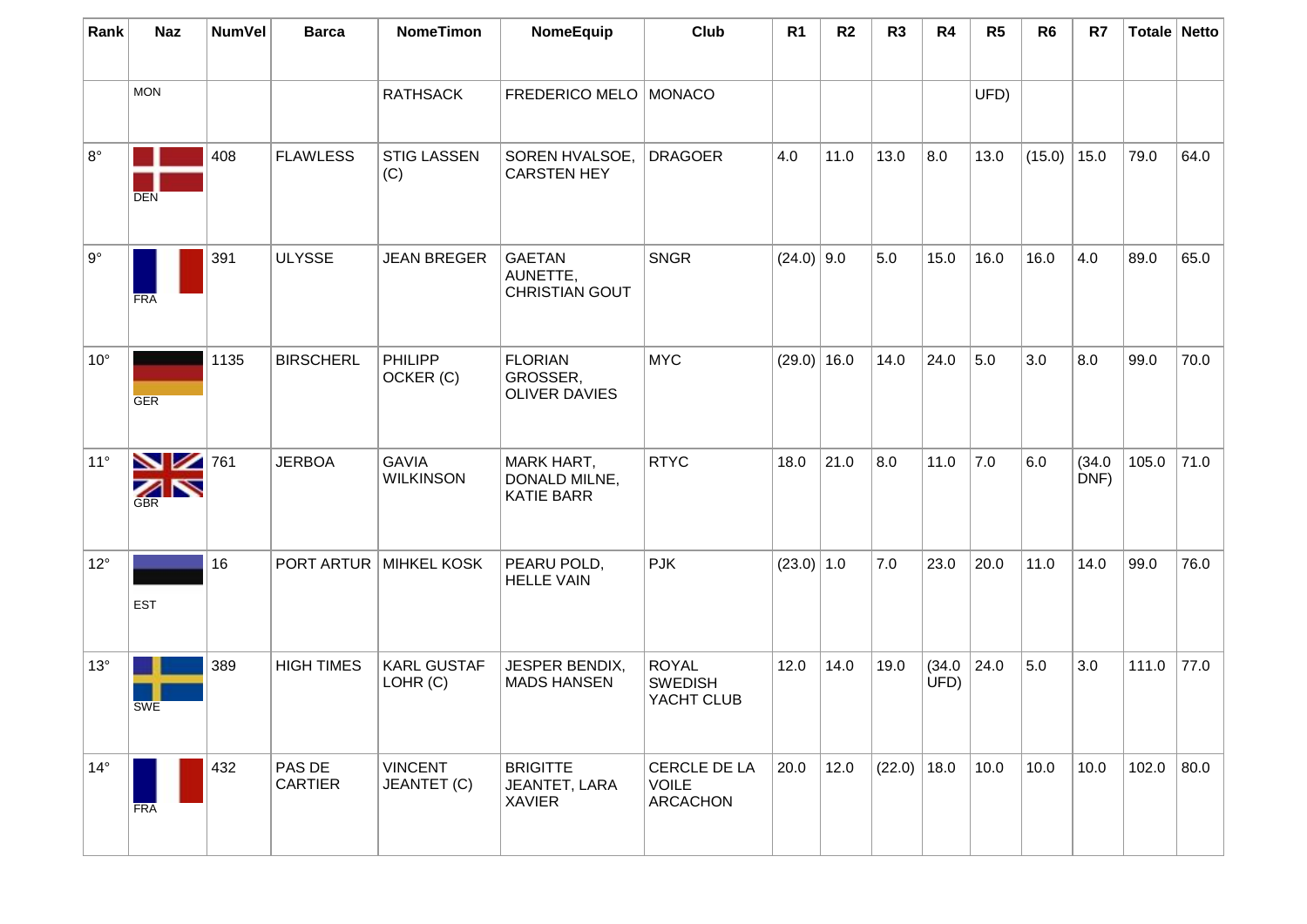| Rank         | <b>Naz</b> | <b>NumVel</b> | <b>Barca</b>       | <b>NomeTimon</b>                       | NomeEquip                                                                      | Club                                  | R <sub>1</sub> | R <sub>2</sub> | R <sub>3</sub> | R4             | R <sub>5</sub> | R <sub>6</sub>    | R7   |       | Totale Netto |
|--------------|------------|---------------|--------------------|----------------------------------------|--------------------------------------------------------------------------------|---------------------------------------|----------------|----------------|----------------|----------------|----------------|-------------------|------|-------|--------------|
|              |            |               |                    |                                        |                                                                                |                                       |                |                |                |                |                |                   |      |       |              |
| $15^{\circ}$ | ITA        | 76            | YANEZ              | <b>GIUSEPPE</b><br><b>DUCA</b>         | <b>JEAN SEBASTIEN</b><br>PONCE, VITTORIO<br>ZAOLI                              | <b>COMPAGNIA</b><br><b>DELLA VELA</b> | $(30.0)$ 17.0  |                | 9.0            | 17.0           | 12.0           | 14.0              | 16.0 | 115.0 | 85.0         |
| $16^{\circ}$ | SUI        | 318           | 1QUICK1            | <b>WOLF</b><br><b>WASCHKUHN</b>        | TIM TAVINOR,<br>PHILIP CATMUR                                                  | <b>ROYAL</b><br>SOUTHERN YC           | 14.0           | (27.0)         | 20.0           | 6.0            | 15.0           | 8.0               | 25.0 | 115.0 | 88.0         |
| $17^\circ$   | SUI        | 313           | <b>FREE</b>        | <b>DIRK</b><br><b>OLDENBURG</b>        | D.ZYCHI,<br>M.CHODUBSKI                                                        | <b>SNST</b>                           | 6.0            | 25.0           | 17.0           | (34.0)<br>UFD) | 8.0            | 24.0              | 12.0 | 126.0 | 92.0         |
| $18^{\circ}$ | <b>SWE</b> | 390           | <b>KATLA</b>       | <b>PER</b><br><b>GABRIELSSON</b>       | <b>BO SELKO, BERRA GKSS</b><br><b>JOHANSSON</b>                                |                                       | 15.0           | (34.0)<br>DNC) | 34.0<br>DNC    | 4.0            | 17.0           | 9.0               | 17.0 | 130.0 | 96.0         |
| $19^{\circ}$ | ITA        | 64            | <b>LITTLE DIVA</b> | <b>MICHELE</b><br><b>BENVENUTI (C)</b> | <b>MARIO</b><br>QUARANTA,<br><b>ANDREA</b><br>QUARANTA,<br><b>CLELIA SESSA</b> | <b>YC IMPERIA</b>                     | (25.0)   8.0   |                | 12.0           | 12.0           | 19.0           | 23.0              | 23.0 | 122.0 | 97.0         |
| $20^{\circ}$ | ITA        | 49            | <b>JAVELIN</b>     | <b>FABIO</b><br>MANGIONE (C)           | <b>DAVIDE</b><br>BORTOLETTO,<br><b>DAVIDE LEARDINI</b>                         | <b>CN RIMINI</b>                      | $(32.0)$ 18.0  |                | 29.0           | 22.0           | 11.0           | 7.0               | 11.0 | 130.0 | 98.0         |
| $21^{\circ}$ | <b>GER</b> | 1113          | <b>FANTOMAS</b>    | <b>THOMAS</b><br>SCHERER (C)           | <b>STEFAN</b><br>STRAUCH,<br><b>STEFAN</b><br><b>HENBEUGER</b>                 | <b>BAYERISCHER</b><br><b>YC</b>       | 10.0           | 7.0            | 21.0           | 13.0           | 27.0           | (34.0)<br>$DNC$ ) | 22.0 | 134.0 | 100.0        |
| $22^{\circ}$ |            | 63            | <b>NENYA</b>       | <b>LAURI</b>                           | NICOLAS GIROUD                                                                 | <b>HSK HELSINKI</b>                   | 19.0           | 13.0           | $(28.0)$ 7.0   |                | 28.0           | 20.0              | 18.0 | 133.0 | 105.0        |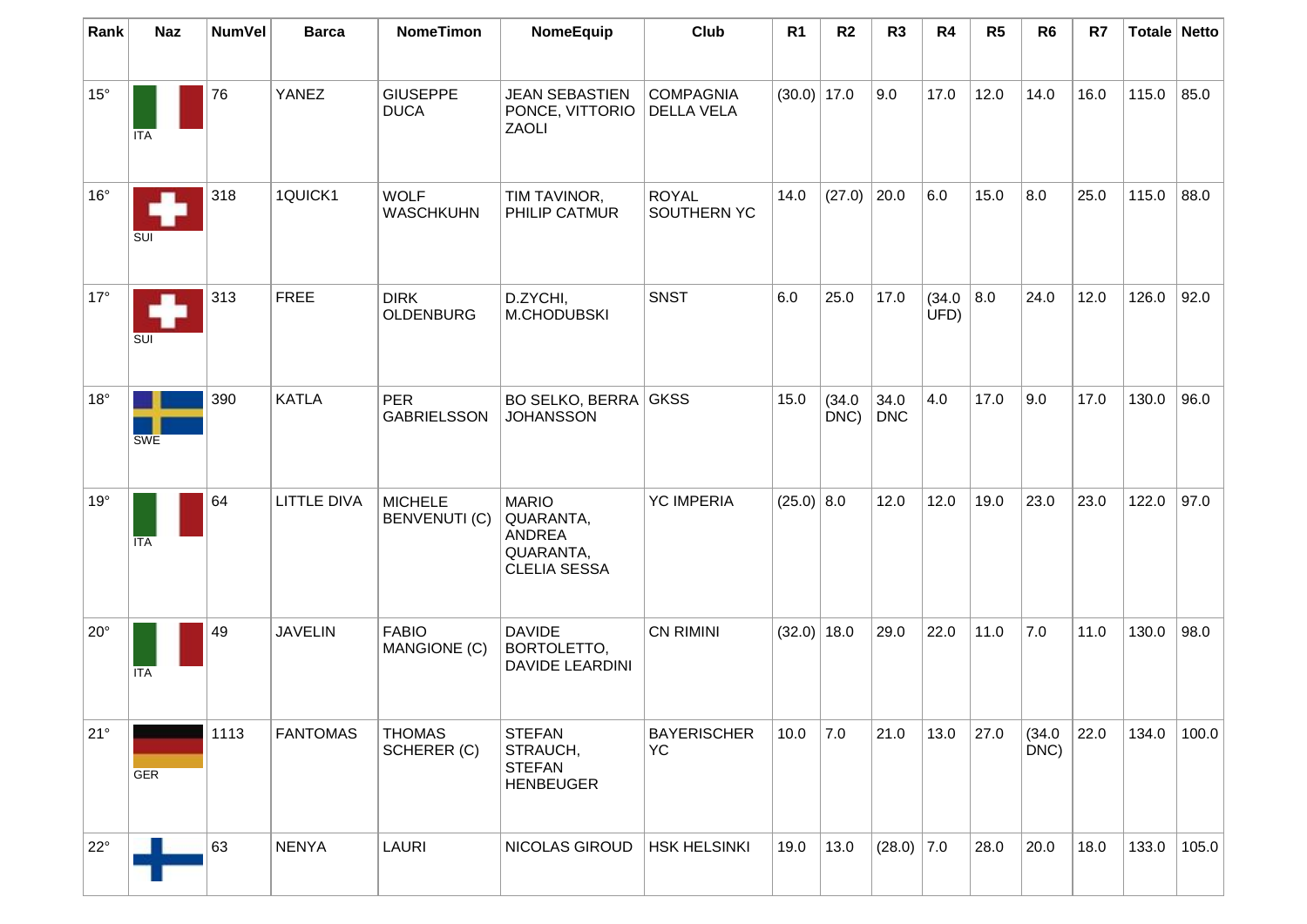| Rank         | <b>Naz</b>                     | <b>NumVel</b> | <b>Barca</b>                  | <b>NomeTimon</b>                 | NomeEquip                                            | Club                                                             | R <sub>1</sub> | R <sub>2</sub> | R <sub>3</sub> | R <sub>4</sub> | R <sub>5</sub> | R <sub>6</sub> | R7             | Totale Netto |       |
|--------------|--------------------------------|---------------|-------------------------------|----------------------------------|------------------------------------------------------|------------------------------------------------------------------|----------------|----------------|----------------|----------------|----------------|----------------|----------------|--------------|-------|
|              | <b>FIN</b>                     |               |                               | RECHARDT (C)                     |                                                      |                                                                  |                |                |                |                |                |                |                |              |       |
| $23^\circ$   | <b>FRA</b>                     | 409           | <b>TSUICA</b>                 | <b>GERARD</b><br><b>BLANC</b>    | HERUE CHAUVIN,<br><b>MARKO</b><br><b>MARINOVIC</b>   | YACHT CLUB DE 21.0<br><b>CANNES</b>                              |                | 20.0           | 23.0           | 16.0           | 6.0            | (28.0)         | 21.0           | 135.0        | 107.0 |
| $24^{\circ}$ | GER                            | 1134          | <b>HUNTING</b><br><b>DUCK</b> | <b>OLAF STERNEL</b>              | MARIO WAGNER,<br>PAUL MCKENZIE                       | <b>HAMBURGER</b><br><b>SEGELCLUB</b>                             | 26.0           | 19.0           | $(27.0)$ 5.0   |                | 23.0           | 25.0           | 19.0           | 144.0        | 117.0 |
| $25^{\circ}$ | <b>FRA</b>                     | 421           | <b>REVOLTE</b>                | <b>ALAIN</b><br><b>LATHIOOR</b>  | LOIC LEGARREC,<br><b>FRANCOIS</b><br><b>BALOGH</b>   | <b>DEAUVILLE</b><br>YACHT CLUB                                   | $(31.0)$ 22.0  |                | 18.0           | 25.0           | 9.0            | 21.0           | 24.0           | 150.0        | 119.0 |
| $26^{\circ}$ | <b>FRA</b>                     | 403           | <b>ADRENALINE</b>             | <b>DIDIER CUNY</b><br>(C)        | LUCAS PEUZIAT,<br>MONIQUE DELOM                      | <b>CLUB</b><br><b>NAUTIQUE</b><br><b>MARINE</b><br><b>TOULON</b> | 13.0           | 29.0           | 16.0           | 19.0           | 18.0           | (30.0)         | 26.0           | 151.0        | 121.0 |
| $27^\circ$   | <b>FRA</b>                     | 412           | <b>IRINA</b>                  | TBA (C)                          | <b>TBC</b>                                           | <b>BOSHAM SC</b>                                                 | 16.0           | 28.0           | (31.0)         | 28.0           | 26.0           | 18.0           | 13.0           | 160.0        | 129.0 |
| $28^\circ$   | ITA                            | 56            | <b>FAFNIR</b>                 | <b>ALBERTO</b><br><b>MARCONI</b> | ALBINO FRAVEZZI,<br><b>ALBERTO</b><br><b>CORNELI</b> | <b>YCI</b>                                                       | 9.0            | (34.0)<br>UFD) | 15.0           | 21.0           | 30.0           | 26.0           | 29.0           | 164.0        | 130.0 |
| $29^\circ$   | $\sum$ 769<br>ZN<br><b>GBR</b> |               | <b>HOMBRE</b>                 | <b>JAN SECHER</b><br>(C)         | MATTIAS FRODE,<br><b>MATS</b><br><b>JOHANSSON</b>    | <b>GKSS</b>                                                      | 22.0           | 24.0           | 24.0           | 20.0           | 21.0           | 27.0           | (34.0)<br>DNF) | 172.0        | 138.0 |